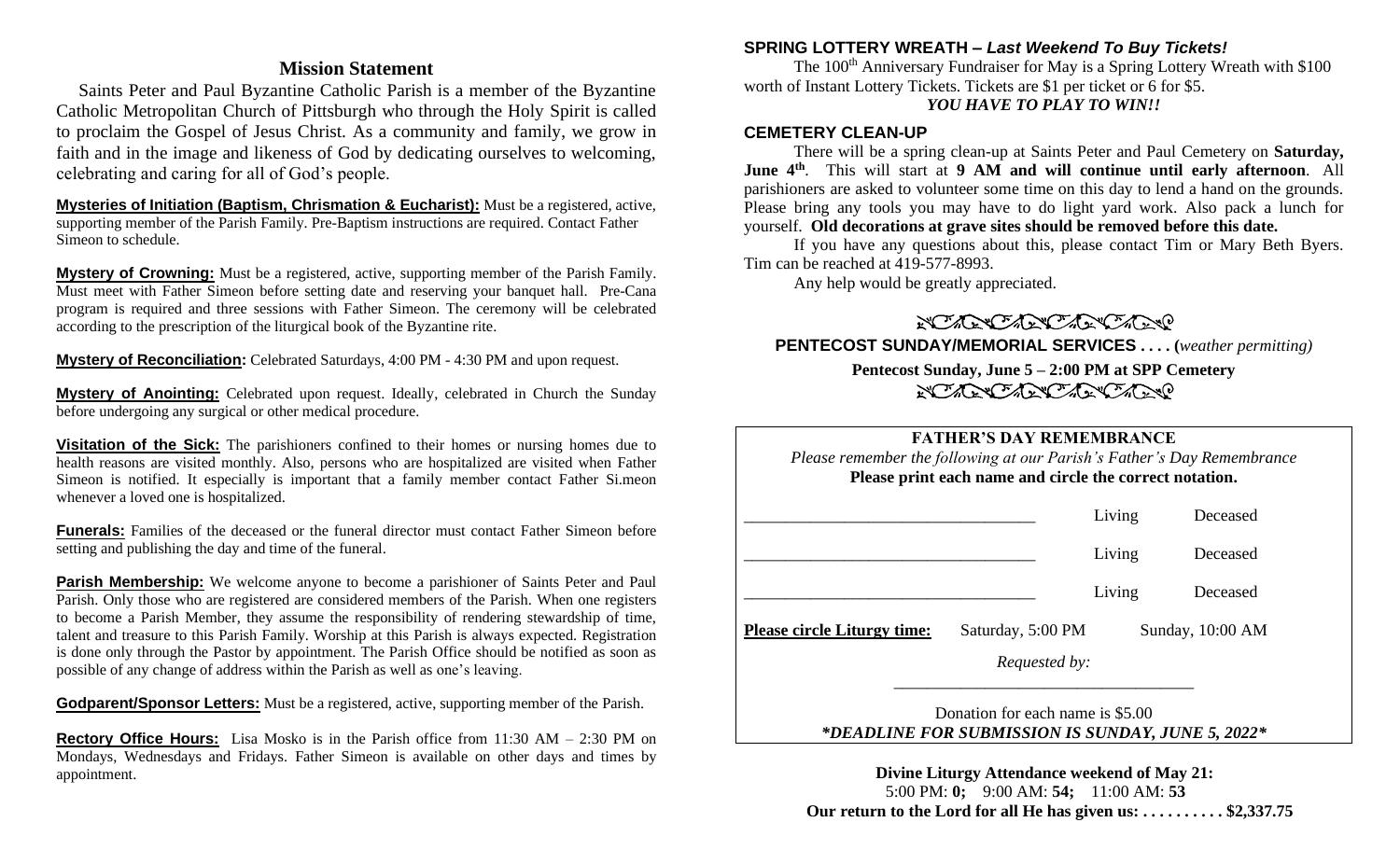

- ➢ **Wed., June 1** St. Vincent de Paul Meals Program 9 AM 2 PM.
- ➢ **Sat., June 4 5th All Souls Saturday – Divine Liturgy 9:00 AM – Pg. 428.**
- ➢ **Sat., June 4** SPP Cemetery Cleanup Sat., June 4 9:00 AM early afternoon.

NO ACTENDADE CARDO

# **IMPORTANT SCHEDULE CHANGE**

We are God's people and we always adjust with compassion and understanding to necessary changes that arise in our parish. We all know our own preferences for which Divine Liturgy we wish to attend every weekend. We also know that Father Simeon has not been feeling well, and we have been blessed to have Father Michael's assistance for several weekend Divine Liturgies. However, we have lost another priest this past week (ordained just last year) who served two parishes, and there are no other priests available for weekend substitutions.

Father Simeon has been advised by the Chancery to celebrate two weekend Divine Liturgies…one on Saturday evening and one on Sunday. In order to do this, a "time" compromise is necessary!

**The Vigil Liturgy of Sunday will remain at 5:00 PM Saturday evening. The Sunday Divine Liturgy will be at 10:00 AM. This schedule change will be effective Pentecost Sunday, June 5, 2022.** Thank you for adjusting to this necessary change and please pray for Father Simeon and for all of our priests!

NO ACTENCIAL CARNO

#### **FEAST OF SS. PETER AND PAUL CELEBRATION WED., JUNE 29 - LITURGY AT 5:00 PM FOLLOWED BY DINNER AT DILUCIA'S AT 6:30 PM**

## **SIGN UP**

\$15.00 – includes Dinner and Entertainment for Parishioners (those registered with envelopes.);

\$25.00 – includes Dinner and Entertainment for Non-Parishioners and Guests.  $$10.00 - Children 12$  and under.

Entertainment: The Comedy & Magic of Eric Thompson (See brochures in the Social Hall.)

**PREPAYMENT IS REQUIRED. Payment will be accepted after each Liturgy in the Social Hall on the weekends of June 4-5, 11-12, and 18-19.**

#### MAY 29, 2022 SCHEDULE OF DIVINE SERVICES

| Sunday          | 29 May | SUNDAY OF THE FATHERS AT THE FIRST NICEAN<br>COUNCIL. Post-festive Day of Ascension. The Holy<br>Venerable Martyr and Virgin Theodosia. Our Holy Father                               |
|-----------------|--------|---------------------------------------------------------------------------------------------------------------------------------------------------------------------------------------|
| (Sun. Vigil)    |        | Paul VI, Pope of Rome.<br>5:00 PM + Sister Helen Labosh – Benedictine Sisters<br>9:00 AM + Anna & + Andrew Shuluga – Anita Schmitt<br>11:00 AM + Steve Zombar – John & Kathy Shinosky |
| Monday          | 30 May | Post-festive Day of the Ascension. Our Venerable Father<br>Isaac, Hegumen of the Dalmatian Monastery.<br>No Divine Liturgy.                                                           |
| Tuesday         | 31 May | Post-festive Day of the Ascension. The Holy Apostle Hermes.<br>The Holy Martyr Hermeas.<br>No Divine Liturgy.                                                                         |
| Wednesday       | 1 June | Post-festive Day of the Ascension. The Holy Martyr Justin<br>and His Companions.<br>No Divine Liturgy.                                                                                |
| Thursday        | 2 June | Our Venerable Father Nicephor the Confessor.<br>No Divine Liturgy.                                                                                                                    |
| Friday          | 3 June | Leave-taking (Otdanije) of Ascension. The Holy Martyr<br>Lucillian and His Companions.<br>No Divine Liturgy.                                                                          |
| Saturday        | 4 June | Memory of all the Faithful Departed.                                                                                                                                                  |
| (Vigil Liturgy) |        | 9:00 AM 5th All Souls' Sat. Remembrance w/Reading of Diptyches.<br>5:00 PM Intention of Parish Family                                                                                 |
| Sunday          | 5 June | PENTECOST SUNDAY.<br>10:00 AM Intention of Parish Family                                                                                                                              |
|                 |        | We thank Father Michael Huszti for all of his help<br>with the Divine Liturgies!                                                                                                      |
|                 |        | Please pray for the health of Father Simeon!                                                                                                                                          |